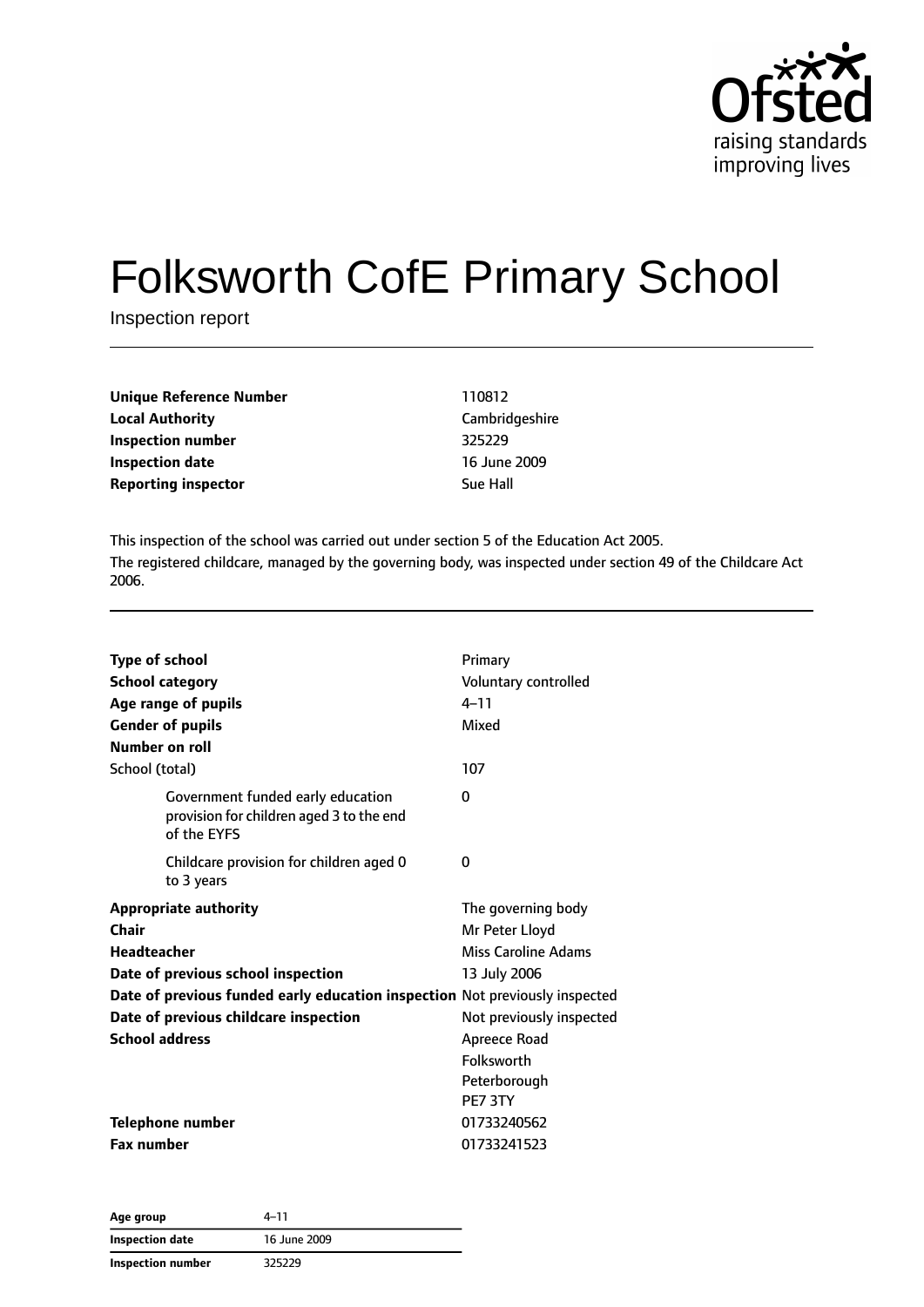.

<sup>©</sup> Crown copyright 2009

Website: www.ofsted.gov.uk

This document may be reproduced in whole or in part for non-commercial educational purposes, provided that the information quoted is reproduced without adaptation and the source and date of publication are stated.

Further copies of this report are obtainable from the school. Under the Education Act 2005, the school must provide a copy of this report free of charge to certain categories of people. A charge not exceeding the full cost of reproduction may be made for any other copies supplied.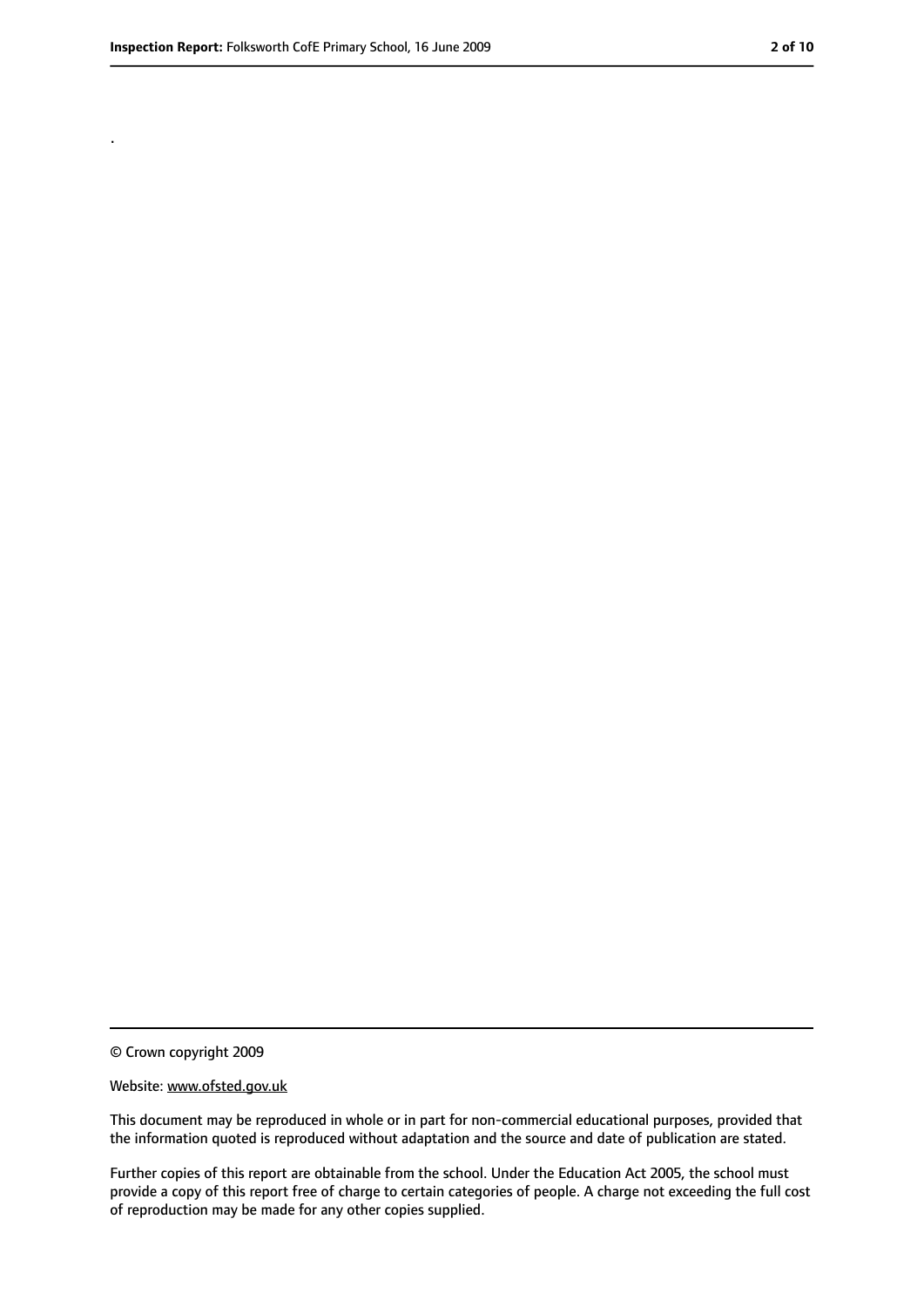# **Introduction**

The inspection was carried out by two additional inspectors.

Inspectors evaluated the overall effectiveness of the school and investigated the following issues:

- whether all groups of pupils achieve equally well
- if the provision for pupils care, quidance and support results in good personal development
- whether staff make best use of assessment information to set challenging tasks if the monitoring of the work of the school is rigorous enough to identify areas for further improvement.

Evidence was gathered from observations of parts of lessons and discussions with the headteacher, senior staff, governors and pupils. Inspectors also scrutinised the responses to the parents' questionnaire, school documentation and a sample of the pupils' work. Other aspects of the school's work were not investigated in as much detail, but inspectors found no evidence to suggest that the school's own assessments, as given in its self-evaluation, were not justified, and these have been included where appropriate in this report.

### **Description of the school**

This is a smaller than average sized primary school serving a village near Peterborough. The number of pupils entitled to free school meals is very low. The large majority of pupils are of White British heritage and very few speak English as an additional language. The proportion of pupils with learning difficulties and/or disabilities is below average. The school holds Activemark and Health Promoting Schools awards. Movement in and out of the school other than at the usual time is higher than often seen, particularly in Key Stage 2. On the day of the inspection most of the pupils in Years 4, 5 and 6 were on a residential visit.

#### **Key for inspection grades**

| Grade 1 | Outstanding  |
|---------|--------------|
| Grade 2 | Good         |
| Grade 3 | Satisfactory |
| Grade 4 | Inadequate   |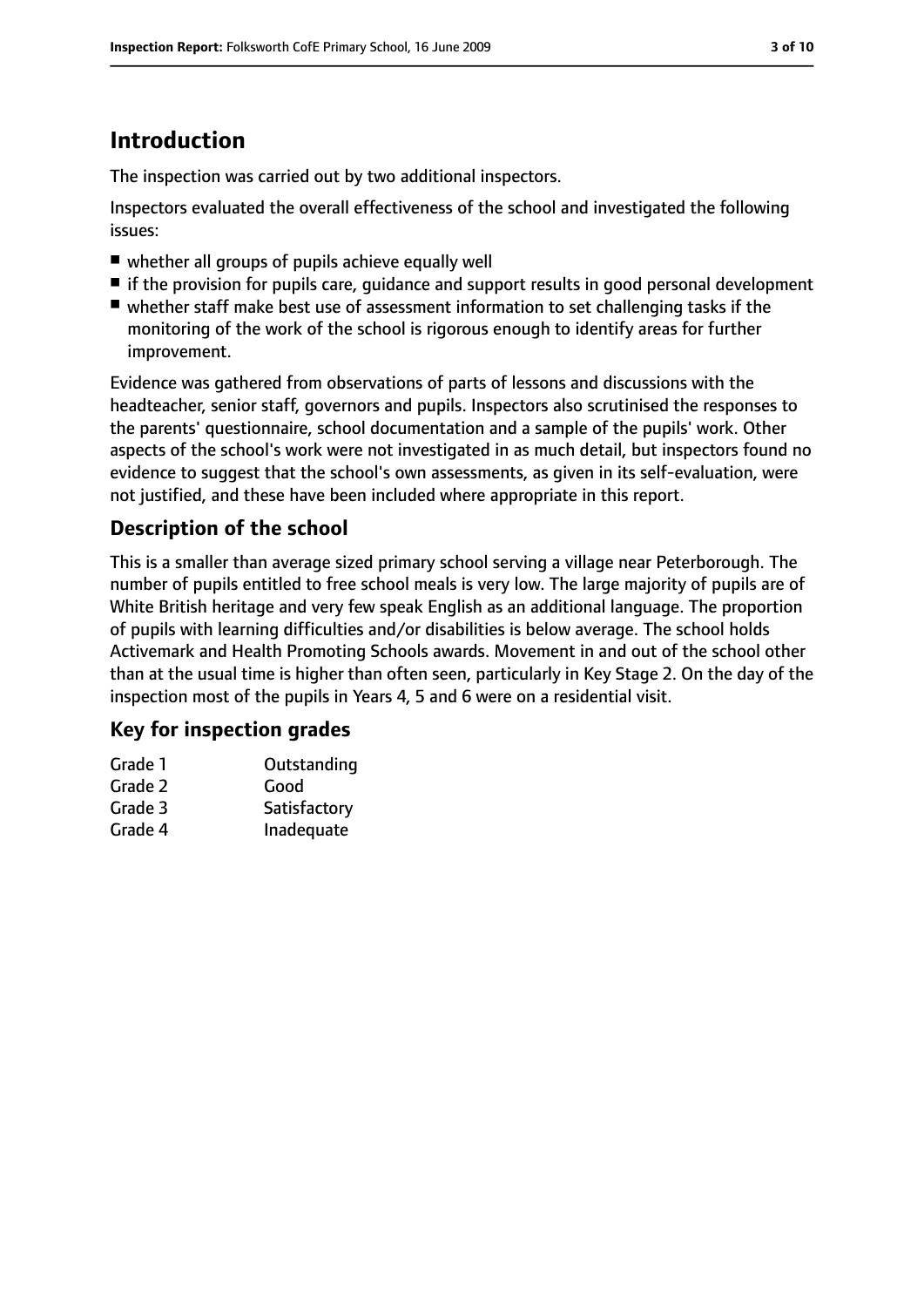## **Overall effectiveness of the school**

#### **Grade: 2**

This is a good school with provision in all areas being effective. Parents are generally very pleased with the education and care provided. Many mention the positive 'family' features of the small school environment where their children are known and cared for well by the whole school community. Pupils say they like the school and enjoy the range of activities available, particularly in the summer term.

Children enter the Reception class with skills, knowledge and understanding that, whilst variable, are generally above the expectations for their age. While small cohorts make it difficult to compare standards over time, pupils make good overall progress both in the Early Years Foundation Stage and in Key Stages 1 and 2. At the age of seven and eleven standards are above average. However, this does not tell the whole story as several pupils change school after the age of seven, with some going into private education or relocating, and others choosing to come to Folksworth from the surrounding area. Tracking information indicates that many of these pupils also make good progress. One parent sums up the views of others by noting her child 'has gained in confidence both socially and academically'.

The majority of pupils read well. They are well supported in their reading at home and the school has recently considerably extended the library resources to ensure pupils maintain an enjoyment of reading. Many often do well in their writing too. In recent years pupils have not done as well in mathematics. Therefore the school has put a lot of effort into improving planning for this subject and tracking information indicates standards are set to rise this year. In some recent years boys have done better than girls. However, this appears to reflect the additional needs of some pupils and there is no current indication that they achieve differently. Overall pupils from all backgrounds and of all abilities achieve well.

The personal development of the pupils is good as is their spiritual, moral, social and cultural development. There are good opportunities for reflection in some lessons and in assemblies and the school helps pupils develop an awareness of cultures other than their own. Pupils enjoy coming to school and attendance is above average. The school does much to encourage physical activity including very active lunchtimes where a good range of play equipment encourages growing levels of skills. However, there is more to do to persuade some families of the benefits of healthy packed lunches. Pupils have a good understanding of how to keep themselves and others safe in and around school. Behaviour is good overall and is often very good in lessons. Pupils think there is little bullying in school and say that the staff act quickly if anything occurs that worries pupils. They make a positive contribution to the school and local community. The role of the school council is starting to develop further through helping pupils take on greater responsibilities. With the development of their good basic skills and through growing self-confidence pupils are well prepared for their future.

The quality of teaching and learning is good. Staff manage pupils well so that lessons are conducted in a calm and purposeful manner. Teaching assistants work effectively in supporting individuals or groups which enables many to make good progress towards their individual targets. Staff plan satisfactorily to meet the needs of mixed age and ability classes. The sample of pupils' work shows that those in Years 5 and 6 make particularly good progress because activities are well matched to their differing needs. However, in some other classes the same or very similar activities are provided for all pupils, whatever their ability. This is because while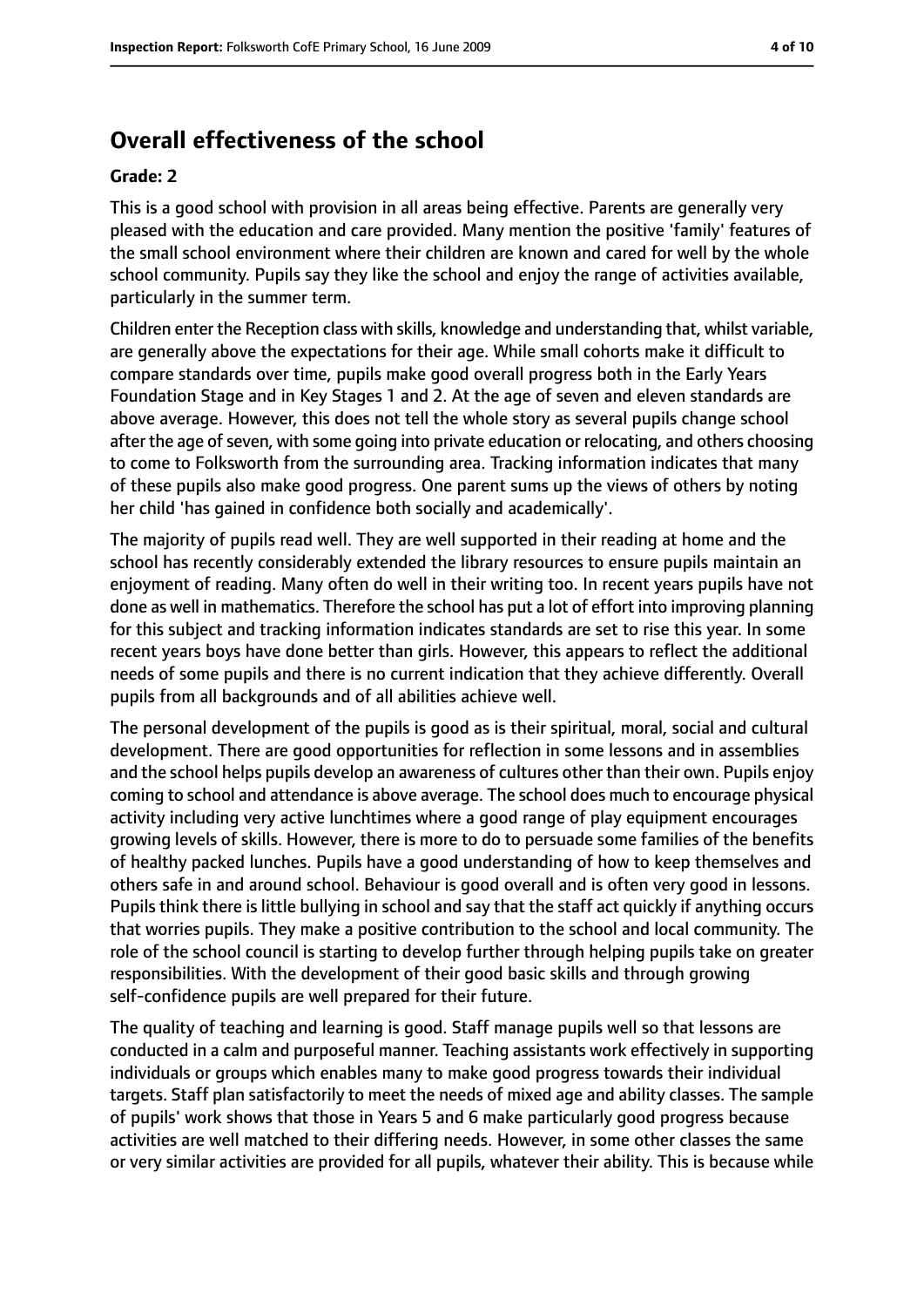the school has good systems to check and track progress the information available is not always used to full effect to plan challenging activities.

Curriculum planning is generally good. There are strengths in the way staff enrich pupils learning through a good range of extra activities, including the keenly anticipated residential week for older pupils. Parents note how much the pupils look forward to these opportunities which support their learning and personal development. The staff also invite a good range of visitors to school and organise visits to places of educational interest. There is a good range of school clubs that also support learning. The day-to-day curriculum is generally effective although at times somewhat 'safe' and lacking vibrancy so that it does not regularly capture the pupils' imagination. Cross-curricular links are not developed to their fullest to provide exciting opportunities that really motivate pupils. The sample of recent work shows some reliance on text books or worksheets and limited opportunity for pupils to find things out through solving problems. This leads few pupils to say they really enjoy numeracy or literacy lessons.

The care, guidance and support of pupils are good and have a positive impact on their personal development. Teaching and support staff know and care for their charges well. There are effective procedures to safeguard the pupils and clear procedures for child protection. However, there are a few minor gaps in the checking of what happens in practice. While the school carries out a health and safety audit and risk assessments, these are not as rigorous as they might be. Academic guidance is good. The schools tracking system is effective in identifying the rate of progress made by all pupils and is used well to identify where additional support may be needed. There are good examples of target setting, the marking of pupils' work and of their involvement in self-assessment but these elements are not entirely consistent.

Leadership and management of the school are good. The headteacher fulfils well the dual roles of leading the staff team and a class teaching commitment. Through careful evaluation of the work of the school she has a good grasp of what works well and where further improvement is needed. Since the previous inspection the school has extended the role of subject leaders so that all staff are involved in monitoring the quality of provision. The school has a very stable teaching staff which is largely a strength although it presents challenges to ensure that the school continues to move forward. Through good links with external agencies and other schools the staff have some opportunities to observe different practices. The school works well with the local and wider community to extend pupils learning about the world they live in and has clear plans to extend the global dimension of learning. Governors are supportive and fulfil the requirements placed upon them. All these features ensure that the school is well placed to continue to improve.

#### **Effectiveness of the Early Years Foundation Stage**

#### **Grade: 2**

Provision for children in the Reception class is good. Parents are pleased by how quickly the children settle to school and how well they are looked after. The welfare of the children is a clear priority which ensures their needs are met well. Children enjoy the range of activities and particularly playing outside in the large woodland area. Many are confident, happy and articulate young learners who are keen to start school and do what their siblings and friends do. Most enter the school with skills above those expected for their age, particularly in their personal and social development, and in their speaking and listening skills. They make good overall progress so that by the time they enter Year 1 most meet, and many often exceed, the targets expected of them. Those of all abilities achieve well. Many enjoy reading activities and are able to write with a fair degree of accuracy the labels for their box model designs. Teaching and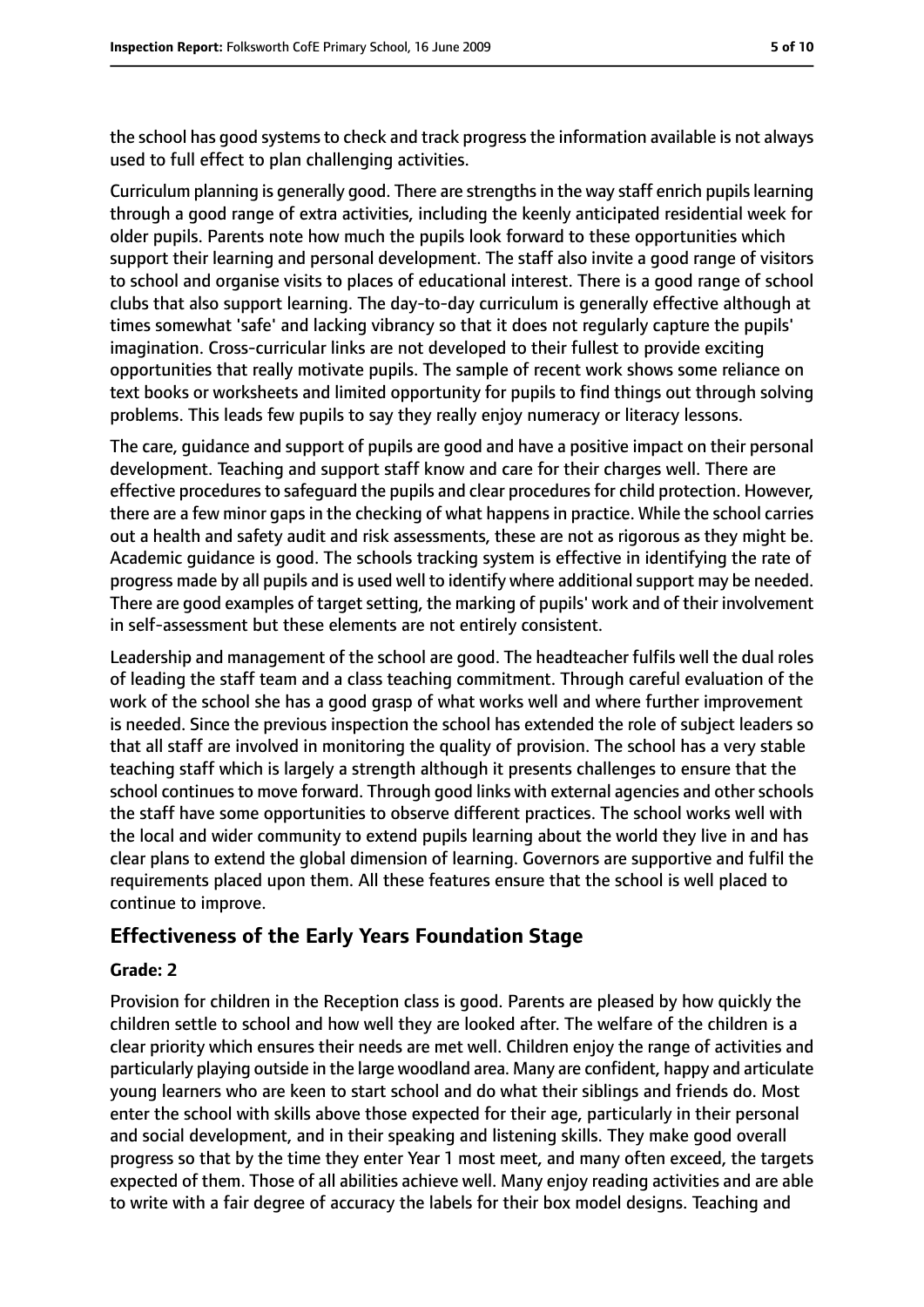learning are good. Staff focus well on helping children extend their early skills and ask lots of questions to prompt children's ideas. However, at times staff do not ensure that child-chosen activities are purposeful which leads to some activities lacking a clear focus. Leadership and management of the Early Years Foundation Stage are good as is the assessment and recording of children's progress. Staff work well as an integral part of the school management team which ensures that this key stage dovetails into the overall provision well.

#### **What the school should do to improve further**

- Further develop work on teaching styles and planning to ensure that all pupils are fully challenged and make further progress.
- Extend cross-curricular links to ensure that the curriculum is lively and stimulating.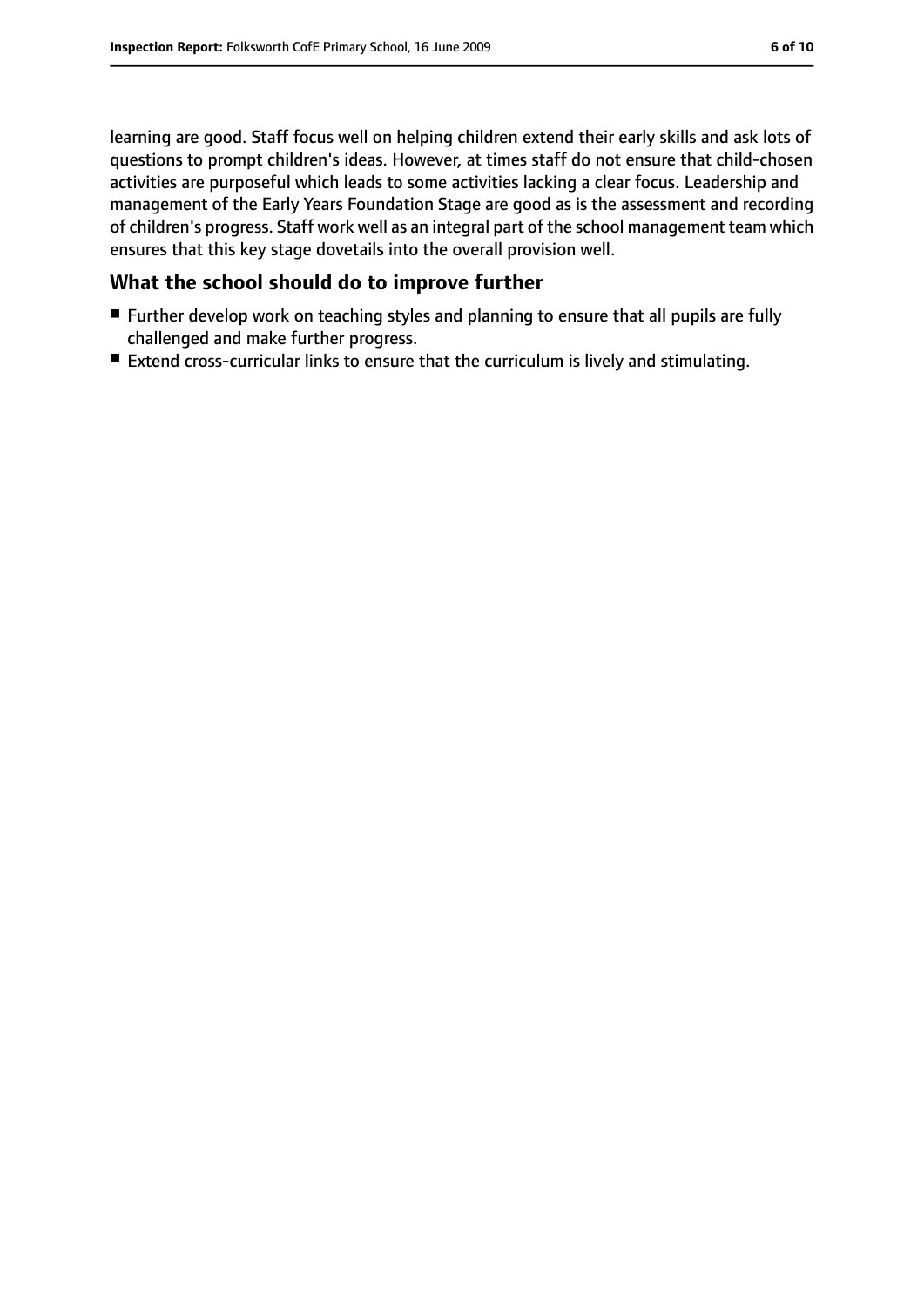**Any complaints about the inspection or the report should be made following the procedures set out in the guidance 'Complaints about school inspection', which is available from Ofsted's website: www.ofsted.gov.uk.**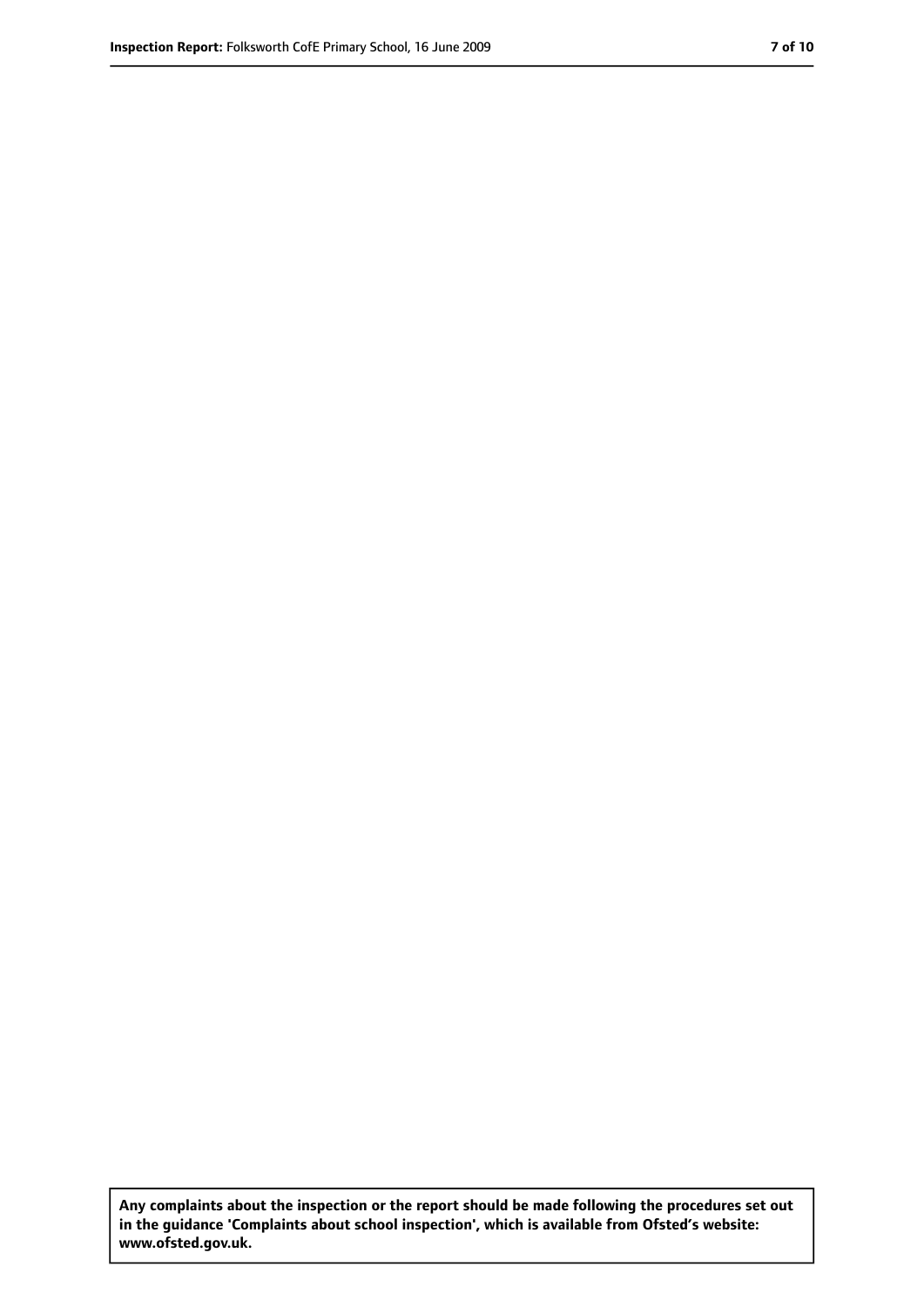# **Inspection judgements**

| Key to judgements: grade 1 is outstanding, grade 2 good, grade 3 satisfactory, and | <b>School</b>  |
|------------------------------------------------------------------------------------|----------------|
| arade 4 inadequate                                                                 | <b>Overall</b> |

#### **Overall effectiveness**

| How effective, efficient and inclusive is the provision of<br>education, integrated care and any extended services in meeting the<br>needs of learners? |     |
|---------------------------------------------------------------------------------------------------------------------------------------------------------|-----|
| Effective steps have been taken to promote improvement since the last<br>inspection                                                                     | Yes |
| How well does the school work in partnership with others to promote learners'<br>well being?                                                            |     |
| The capacity to make any necessary improvements                                                                                                         |     |

### **Effectiveness of the Early Years Foundation Stage**

| How effective is the provision in meeting the needs of children in the<br><b>EYFS?</b>       |  |
|----------------------------------------------------------------------------------------------|--|
| How well do children in the EYFS achieve?                                                    |  |
| How good are the overall personal development and well-being of the children<br>in the EYFS? |  |
| How effectively are children in the EYFS helped to learn and develop?                        |  |
| How effectively is the welfare of children in the EYFS promoted?                             |  |
| How effectively is provision in the EYFS led and managed?                                    |  |

#### **Achievement and standards**

| How well do learners achieve?                                                                               |  |
|-------------------------------------------------------------------------------------------------------------|--|
| The standards <sup>1</sup> reached by learners                                                              |  |
| How well learners make progress, taking account of any significant variations<br>between groups of learners |  |
| How well learners with learning difficulties and/or disabilities make progress                              |  |

#### **Annex A**

<sup>&</sup>lt;sup>1</sup>Grade 1 - Exceptionally and consistently high; Grade 2 - Generally above average with none significantly below average; Grade 3 - Broadly average to below average; Grade 4 - Exceptionally low.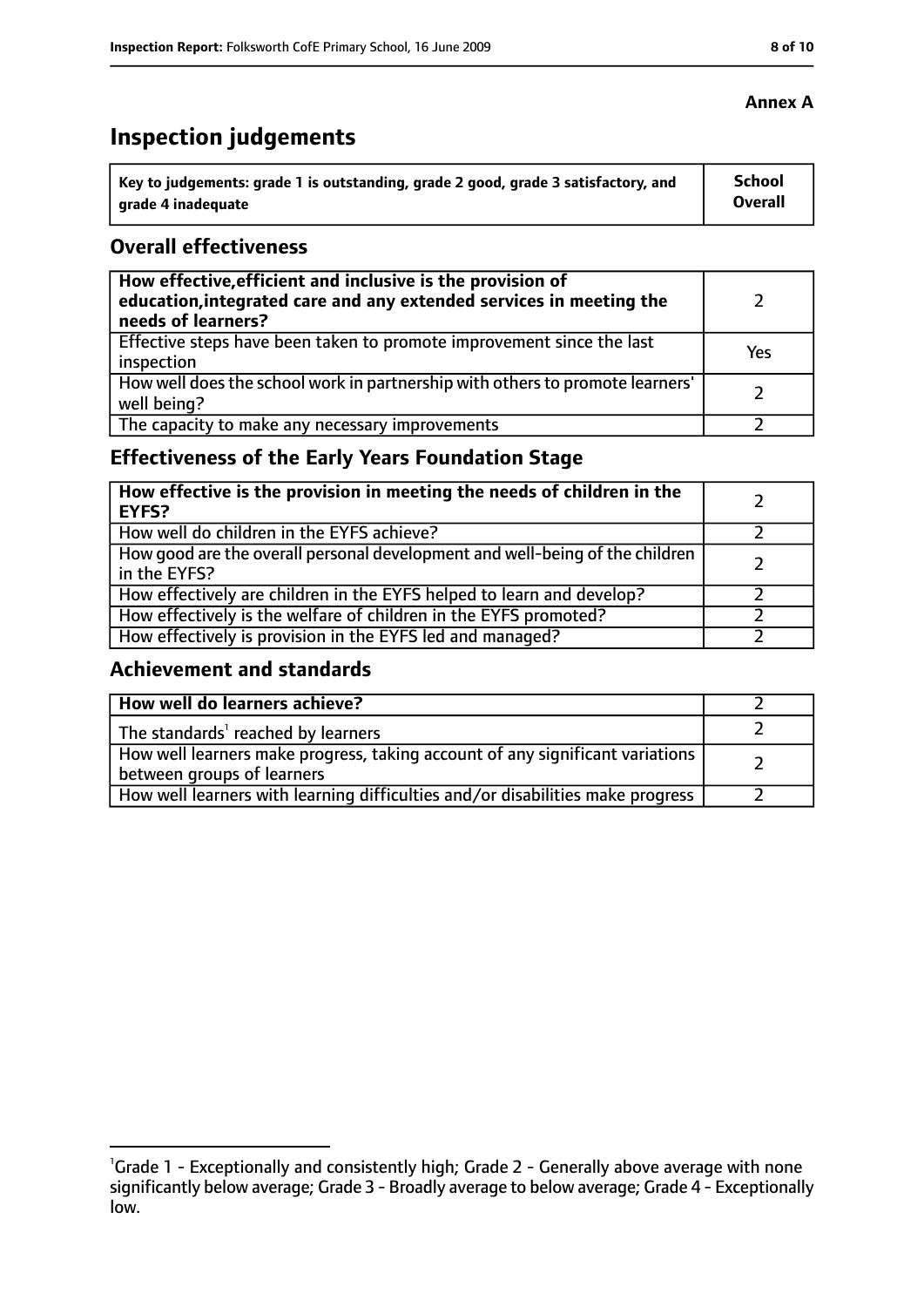### **Personal development and well-being**

| How good are the overall personal development and well-being of the<br>learners?                                 |  |
|------------------------------------------------------------------------------------------------------------------|--|
| The extent of learners' spiritual, moral, social and cultural development                                        |  |
| The extent to which learners adopt healthy lifestyles                                                            |  |
| The extent to which learners adopt safe practices                                                                |  |
| The extent to which learners enjoy their education                                                               |  |
| The attendance of learners                                                                                       |  |
| The behaviour of learners                                                                                        |  |
| The extent to which learners make a positive contribution to the community                                       |  |
| How well learners develop workplace and other skills that will contribute to<br>their future economic well-being |  |

# **The quality of provision**

| How effective are teaching and learning in meeting the full range of<br>learners' needs?              |  |
|-------------------------------------------------------------------------------------------------------|--|
| How well do the curriculum and other activities meet the range of needs and<br>interests of learners? |  |
| How well are learners cared for, quided and supported?                                                |  |

### **Leadership and management**

| How effective are leadership and management in raising achievement<br>and supporting all learners?                                              |           |
|-------------------------------------------------------------------------------------------------------------------------------------------------|-----------|
| How effectively leaders and managers at all levels set clear direction leading<br>to improvement and promote high quality of care and education |           |
| How effectively leaders and managers use challenging targets to raise standards                                                                 |           |
| The effectiveness of the school's self-evaluation                                                                                               |           |
| How well equality of opportunity is promoted and discrimination eliminated                                                                      |           |
| How well does the school contribute to community cohesion?                                                                                      |           |
| How effectively and efficiently resources, including staff, are deployed to<br>achieve value for money                                          |           |
| The extent to which governors and other supervisory boards discharge their<br>responsibilities                                                  |           |
| Do procedures for safequarding learners meet current government<br>requirements?                                                                | Yes       |
| Does this school require special measures?                                                                                                      | No        |
| Does this school require a notice to improve?                                                                                                   | <b>No</b> |